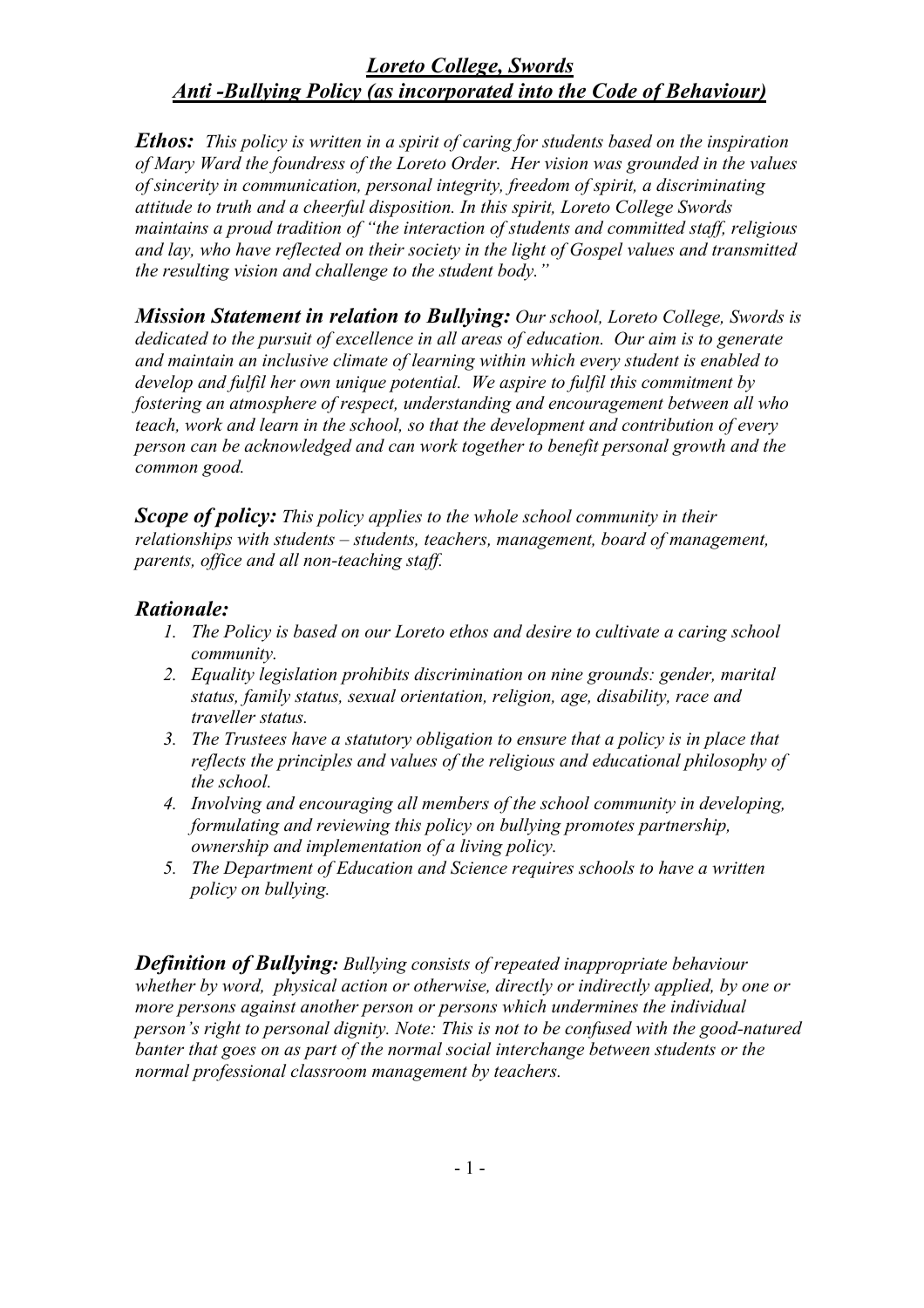### *Examples of behaviour deemed to be inappropriate include:*

- *Humiliation; including name-calling, reference to academic ability.*
- *Intimidation; including aggressive use of body language.*
- *Verbal abuse; including aggressive or obscene language.*
- *Physical abuse or threatened physical abuse.*
- *Offensive joke; whether spoken or by email, text messaging etc.*
- *Victimisation; including very personal remarks.*
- *Exclusion, isolation or any form of discrimination.*
- *Intrusion through interfering with personal possessions or locker.*
- *Threats, including demands for money.*
- *An attack by rumour, gossip, innuendo or ridicule on any individual's reputation.*
- *Any act or incitement to others to behave inappropriately.*

*Any of the above, whether spoken, written or in cyber-space will be regarded as bullying behaviour.*

### *Statement on Bullying:*

- *Every person in the school is entitled to respect and to be free from bullying.*
- *The school will work proactively, as far as it can, to ensure that bullying does not take place.*
- *Appropriate action will be taken in relation to reported incidents.*
- *Reporting incidents of bullying is responsible behaviour. All false/mischievous accusations will be treated as misbehaviour and dealt with according to the school Code of Behaviour.*
- *A record will be kept of all reported incidents of bullying.*
- *The matter will be dealt with seriously.*

*The school has a support system for both those who bully and those who experience bullying.*

# *Procedures for Noting and Reporting Incidents of Bullying:*

- *\* Students should report any incident of bullying to a teacher or a member of the pastoral care team. The Pastoral Care Team consists of: Chaplain/Guidance Counsellors/Class Teacher / Form Tutor / Year Head/Deputy Principal / Principal*
- *\* Parents/guardians should contact the Year Head regarding incidents of bullying behaviour which they might suspect or that have come to their attention through their children or other parents.*
- *\* A written record will be kept at all stages of the process.*

# *Response to Reported Incidents of Bullying:*

*Incidents of bullying behaviour, which are drawn to the attention of a teacher, will be dealt with in the following manner:*

- • *The teacher speaks to the student who is reporting, keeps a record and passes it to the Year Head*
- *The Year Head will interview all of the students involved in a bullying incident. In the absence of the Year Head, the Deputy Principal or Principal will be involved.*
	- o *Those who are bullying and those who are being bullied will be spoken to and encouraged to solve the problem.*

o *Those who are bullying and those who are being bullied will be invited to write down any relevant details and an "Incident Report Form" will be*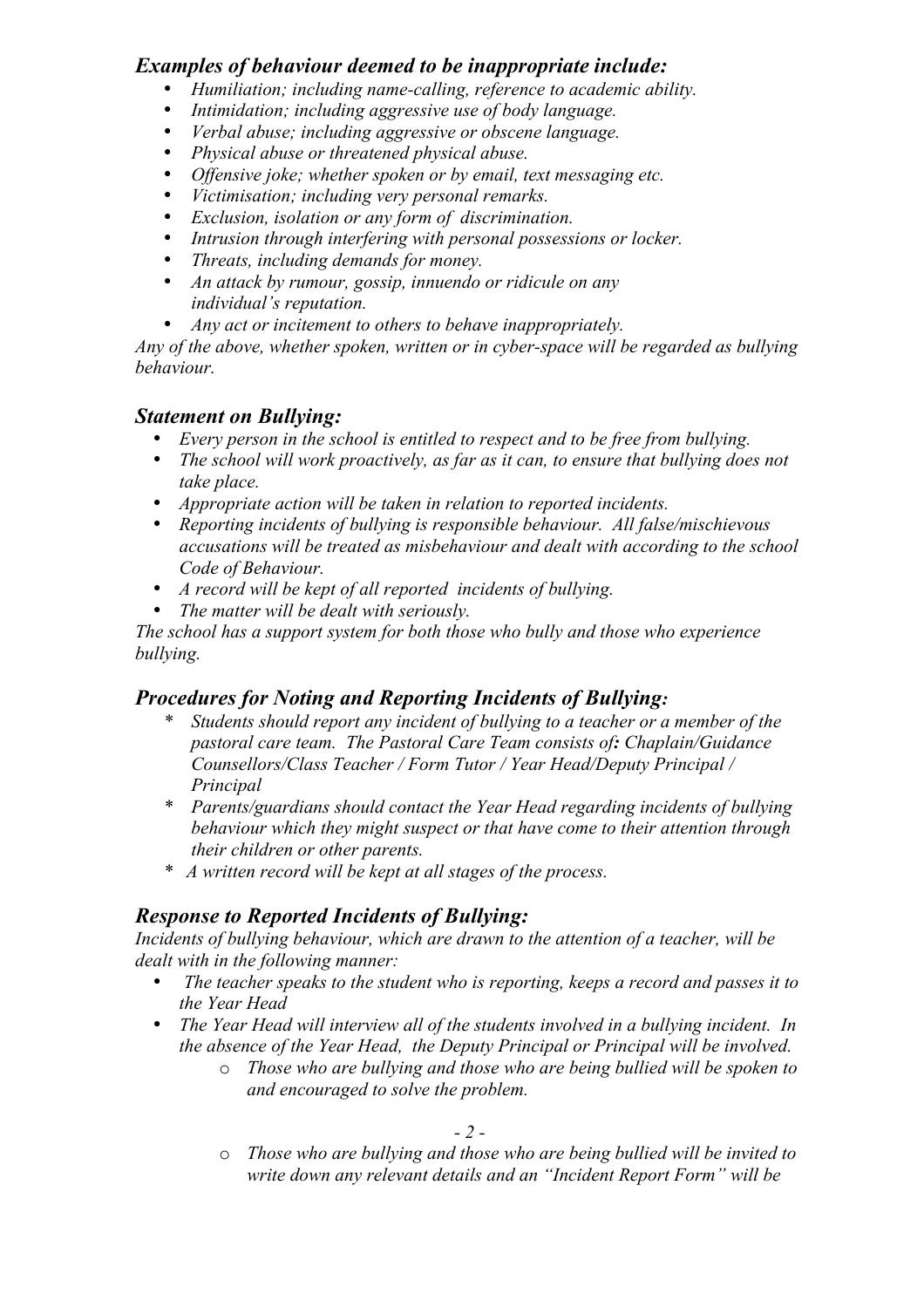*completed. Any written statements from those involved in the incident will be attached to the Report Form.*

- o *All interviews will be conducted with sensitivity and with due regard to the rights of all students involved.*
- o *Records will be kept of all incidents and of the procedures that were followed.*
- *The Class Tutor(s) will be kept informed of all incidents and have access to relevant written records.*
- *The Year Head will monitor progress of students involved in a bullying incident at follow-up meetings.*
- *Where the incident is deemed to be minor, a verbal warning will be given by the Year Head to the bully to stop the inappropriate behaviour, pointing out how she is in breach of the Code of Behaviour and trying to get her to see the situation from the victim's point of view. If deemed appropriate, parents/guardians may be contacted. The incident will no longer be considered if there is no recurrence within that academic term.*
- *If the behaviour persists, the Year Head will inform the parents/guardians of those being bullied and those who are bullying. Thus, they will be given the opportunity of discussing the matter and be in a position to help and support their children. Appropriate sanctions will be imposed. The incident will no longer be considered if there is no recurrence within that academic year.*
- *If there is a serious incident the matter should be reported to the Deputy Principal or Principal, parents will be informed and consulted and appropriate sanctions applied.*
- *Where the incident is deemed to be very serious (e.g. gross misbehaviour or serious physical assault), the Deputy Principal or Principal should be informed immediately and he/she will inform the Board of Management, if deemed necessary.*
- *The Principal or Deputy Principal reserve the right to become involved in an incident of bullying.*
- *Both those who bully and those who are being bullied may be referred to inschool counselling or recommended to attend an outside agency if appropriate.*
- *In order to appeal a decision, a parent/student may request a review by writing to the Principal or the Board of Management.*
- *Appropriate sanctions may include:*
	- o *Verbal warning.*
	- o *A contract of good behaviour.*
	- o *Withdrawal of privileges where appropriate.*

*- 3 -*

- o *Detention.*
- o *In-school Suspension.*